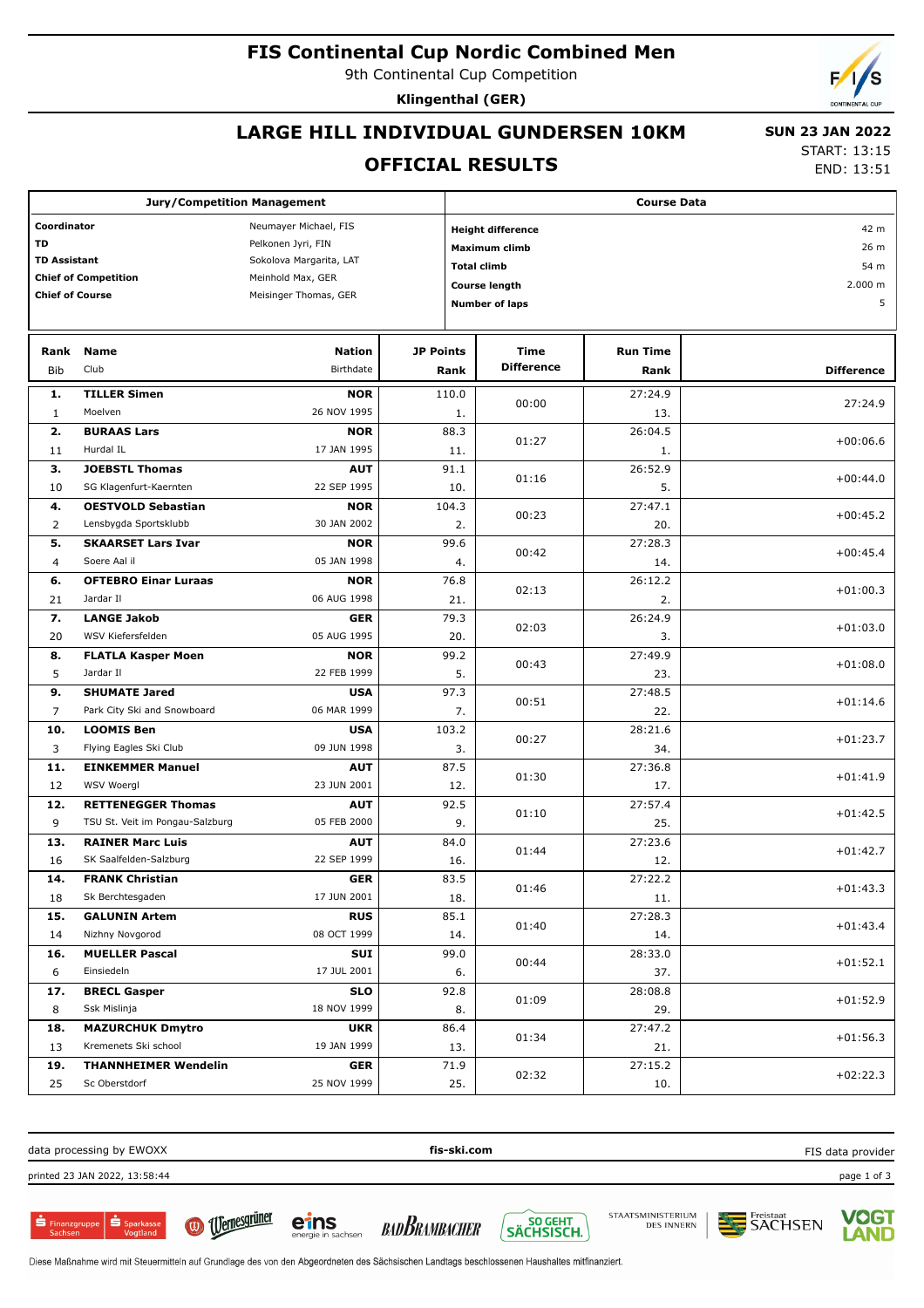### **FIS Continental Cup Nordic Combined Men**

9th Continental Cup Competition

Klingenthal (GER)

## LARGE HILL INDIVIDUAL GUNDERSEN 10KM

#### **SUN 23 JAN 2022**

### **OFFICIAL RESULTS**

**START: 13:15** END: 13:51

| Rank<br>Bib | <b>Name</b><br>Club                 | <b>Nation</b><br>Birthdate | JP Points<br>Rank | Time<br><b>Difference</b> | <b>Run Time</b><br>Rank | <b>Difference</b> |
|-------------|-------------------------------------|----------------------------|-------------------|---------------------------|-------------------------|-------------------|
| FF 20.      | <b>OBERMEYR Fabio</b>               | <b>AUT</b>                 | 69.0              |                           | 27:03.6                 |                   |
| 28          | <b>WSC Bad Mitterndorf</b>          | 08 AUG 2000                | 28.               | 02:44                     | 7.                      | $+02:22.7$        |
| FF 21.      | <b>FLETCHER Taylor</b>              | <b>USA</b>                 | 69.7              |                           | 27:06.6                 |                   |
| 26          | Steamboat Springs Winter Sports Clu | 11 MAY 1990                | 26.               | 02:41                     | 8.                      | $+02:22.7$        |
| 22.         | <b>HEINIS Marco</b>                 | <b>FRA</b>                 | 84.5              |                           | 28:47.0                 |                   |
| 15          | Olympic Mont d or                   | 14 APR 2003                | 15.               | 01:42                     | 40.                     | $+03:04.1$        |
| 23.         | <b>HUETTEL Simon</b>                | <b>GER</b>                 | 72.9              |                           | 28:03.9                 |                   |
| 24          | Wsv 1922 Weissenstadt               | 04 AUG 1999                | 24.               | 02:28                     | 27.                     | $+03:07.0$        |
| 24.         | <b>MACH David</b>                   | <b>GER</b>                 | 55.8              |                           | 26:55.6                 |                   |
| 38          | Tsv Buchenberg                      | 14 MAY 2000                | 38.               | 03:37                     | 6.                      | $+03:07.7$        |
| 25.         | <b>TYRODE Mael</b>                  | <b>FRA</b>                 | 66.1              |                           | 27:45.8                 |                   |
| 31          | S.C les fourgs                      | 31 JUL 2000                | 31.               | 02:56                     | 19.                     | $+03:16.9$        |
| 26.         | <b>GOOD Jasper</b>                  | <b>USA</b>                 | 73.4              |                           | 28:15.9                 |                   |
| 23          | Steamboat Springs Winter Sports Clu | 10 MAY 1996                | 23.               | 02:26                     | 32.                     | $+03:17.0$        |
| 27.         | <b>SKOGLUND Andreas</b>             | <b>NOR</b>                 | 50.1              |                           | 26:49.6                 |                   |
| 47          | Molde Og omegn if                   | 22 MAR 2001                | 47.               | 04:00                     | 4.                      | $+03:24.7$        |
| 28.         | <b>ANDERSEN Jan</b>                 | <b>GER</b>                 | 73.7              |                           | 28:24.7                 |                   |
| 22          | Sc Koenigsbronn                     | 30 MAY 2002                | 22.               | 02:25                     | 36.                     | $+03:24.8$        |
|             | <b>STANONIK Erazem</b>              | <b>SLO</b>                 | 83.6              |                           | 29:07.8                 |                   |
| 29.<br>17   | SSK NORICA ZIRI                     | 23 JAN 2002                | 17.               | 01:46                     | 41.                     | $+03:28.9$        |
|             |                                     |                            |                   |                           |                         |                   |
| 30.         | <b>HAHN Martin</b>                  | <b>GER</b><br>06 MAY 1997  | 52.5              | 03:50                     | 27:11.2                 | $+03:36.3$        |
| 42          | VSC Klingenthal                     |                            | 42.               |                           | 9.                      |                   |
| 31.         | <b>SOMMERFELDT Tristan</b>          | <b>GER</b>                 | 55.2              | 03:39                     | 27:31.8                 | $+03:45.9$        |
| 40          | Wsc Erzgebirge oberwiesenthal       | 16 DEC 2004                | 40.               |                           | 16.                     |                   |
| 32.         | <b>SIEGEMUND Nick</b>               | <b>GER</b>                 | 63.5              | 03:06                     | 28:08.9                 | $+03:50.0$        |
| 33          | Vsc Klingenthal                     | 12 AUG 2000                | 33.               |                           | 30.                     |                   |
| 33.         | <b>REITER Severin</b>               | <b>AUT</b>                 | 61.9              | 03:12                     | 28:04.3                 | $+03:51.4$        |
| 35          | SC Bischofshofen                    | 30 JAN 2004                | 35.               |                           | 28.                     |                   |
| 34.         | <b>MACH Simon</b>                   | <b>GER</b>                 | 63.0              | 03:08                     | 28:10.4                 | $+03:53.5$        |
| 34          | Tsv Buchenberg                      | 20 OCT 2002                | 34.               |                           | 31.                     |                   |
| 35.         | <b>PAEAEKKOENEN Jesse</b>           | <b>FIN</b>                 | 52.1              | 03:52                     | 27:59.6                 | $+04:26.7$        |
| 43          | Puijo Skiclub                       | 11 MAR 1999                | 43.               |                           | 26.                     |                   |
| 36.         | <b>KOLB Florian</b>                 | <b>AUT</b>                 | 54.5              | 03:42                     | 28:18.0                 | $+04:35.1$        |
| 41          | Nordic Team Absam                   | 24 NOV 2001                | 41.               |                           | 33.                     |                   |
| 37.         | <b>CLARET TOURNIER Samy</b>         | <b>FRA</b>                 | 46.0              | 04:16                     | 27:56.6                 | $+04:47.7$        |
| 48          | C.S chamonix                        | 20 MAY 1999                | 48.               |                           | 24.                     |                   |
| 38.         | <b>FISCHER Jakob</b>                | <b>GER</b>                 | 68.7              | 02:45                     | 29:29.1                 | $+04:49.2$        |
| 29          | Ssv Geyer                           | 21 OCT 2001                | 29.               |                           | 44.                     |                   |
| 39.         | <b>KARHUMAA Waltteri</b>            | <b>FIN</b>                 | 51.3              | 03:55                     | 28:24.3                 | $+04:54.4$        |
| 45          | Ounasvaara Ski club                 | 07 JUN 2002                | 44.               |                           | 35.                     |                   |
| 40.         | <b>MASTIEV Samir</b>                | <b>RUS</b>                 | 39.3              | 04:43                     | 27:37.5                 | $+04:55.6$        |
| 50          | Ekaterinburg Dinamo                 | 13 JAN 1993                | 50.               |                           | 18.                     |                   |
| 41.         | <b>ROCHAT Tom</b>                   | <b>FRA</b>                 | 50.3              | 03:59                     | 28:41.4                 | $+05:15.5$        |
| 46          | Ski Club xonrupt                    | 20 JAN 2003                | 46.               |                           | 38.                     |                   |
| 42.         | <b>LEV Samuel</b>                   | <b>AUT</b>                 | 59.4              |                           | 29:19.7                 |                   |
| 37          | Sz Velden                           | 09 JAN 2003                | 37.               | 03:22                     | 43.                     | $+05:16.8$        |
| 43.         | <b>ANDREWS Grant</b>                | <b>USA</b>                 | 64.5              |                           | 30:04.5                 |                   |
| 32          | Steamboat Springs Winter Sports Clu | 03 DEC 1997                | 32.               | 03:02                     | 46.                     | $+05:41.6$        |
|             | data processing by EWOXX            |                            | fis-ski.com       |                           |                         | FIS data provider |

printed 23 JAN 2022, 13:58:44

 $S<sub>parkas</sub>$ **S** Finanzgruppe



eins **BADBRAMBACHER** 



STAATSMINISTERIUM<br>DES INNERN



page 2 of 3

Diese Maßnahme wird mit Steuermitteln auf Grundlage des von den Abgeordneten des Sächsischen Landtags beschlossenen Haushaltes mitfinanziert.